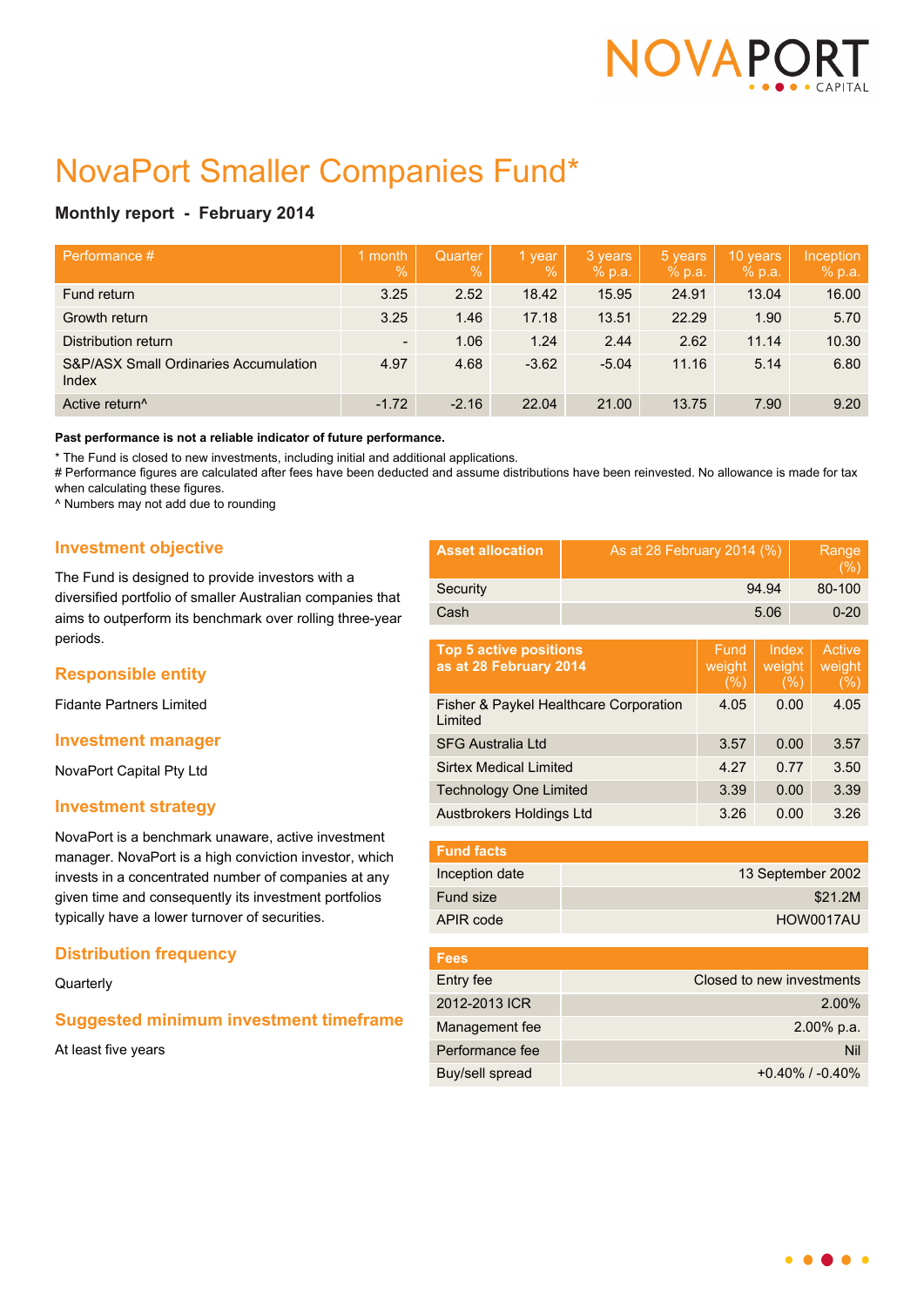## **Sector exposure as at 28 February 2014**



## **Market overview**

The Small Ordinaries Accumulation Index finished February up 4.97% with a broad based rally, led by consumer discretionary and materials. Lagging sectors were IT and defensives such as consumer staples and healthcare. Reporting season provided a strong current of company specific news throughout the month. Not surprisingly most companies delivered results in line with guidance however, what was pleasing to note was a cautiously optimistic tone, particularly from those companies in the financial, housing and business services sectors. Positive company news flow domestically was supported with strong performances from international markets, where early indications of a stronger growth trajectory have encouraged investors and risk appetite generally. Equity prices have risen however we retain an optimistic market outlook, which is built upon the expectation that earnings will continue to grow at or ahead of forecasts.

## **Fund performance summary**

The S&P/ASX Small Ordinaries Accumulation Index returned +4.97% for February. The fund underperformed the market and delivered a +3.25% return over February.

## **Performance of key securities**

#### **Key contributors**

| Security name                      | Sector                        |         | Active weight %   Value added % |
|------------------------------------|-------------------------------|---------|---------------------------------|
| Domino's Pizza Enterprises Limited | <b>Consumer Discretionary</b> | 1.46    | 0.27                            |
| Independence Group NL              | Materials                     | 1.55    | 0.24                            |
| Mount Gibson Iron Ltd              | <b>Materials</b>              | $-0.52$ | 0.16                            |

#### **Domino's Pizza Enterprises Limited**

Domino's posted a strong result in Australia, New Zealand and Japan with these markets offsetting a weaker performance in Europe. While still early days for the move into the Japanese market, performance there has exceeded expectations prompting management to positively revise guidance for EBITDA growth from 15% to 25%.

#### **Independence Group NL**

Independence Group's share price benefited from improved sentiment surrounding the outlook for gold and nickel prices. The company has also made substantial operational progress; reinvigorating its Jaguar base metal operation, bringing the substantial Tropicana gold mine into production, and maintaining performance from the Long Nickel Operation.